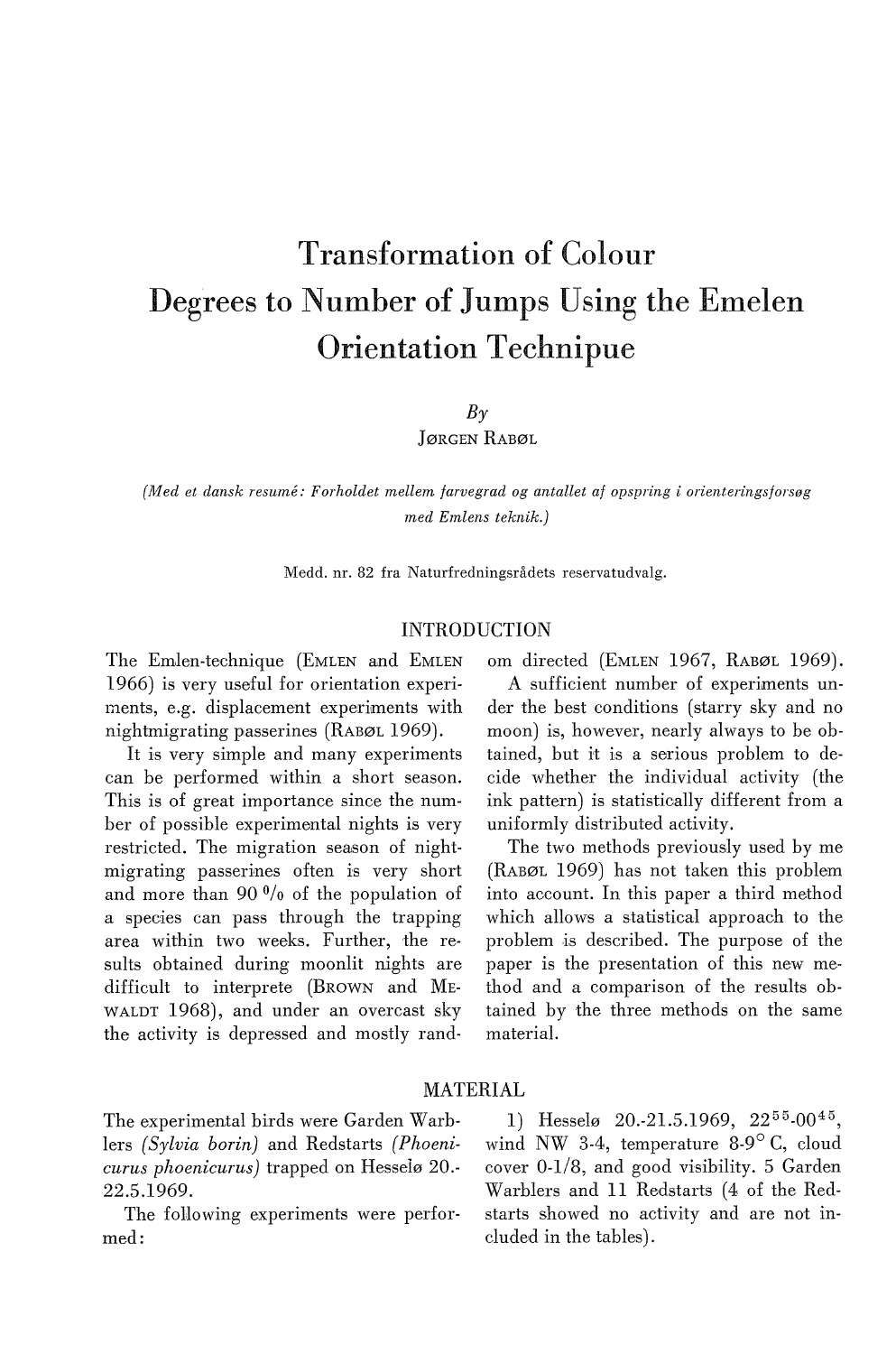2) Hesselø 21.-22.5.1969,  $23^{45}$ -01<sup>25</sup>, W 2,  $8^{\circ}$  C, 3-4/8, and good visibility. 11 Garden Warblers (3 of which showed no activity) and 7 Redstarts.

3) Tisvilde, North Zealand (25 km ESE of Hesselø) 5.-6.6.1969,  $23^{20}$ -00<sup>50</sup>, no wind,  $10^{\circ}$  C, 3-5/8, and good visibility. 6 Garden Warblers and 7 Redstarts (1 showed no activity).

These hirds were kept in Zoological Laboratorium in Copenhagen in the period 22.5. to 5.6. The light: dark rhythm was shifted 8 hours counterclockwise (dark 13- 19).

### METHODS

I. First is simply *estimated* whether there is activity in a preferred direction at all. The dispersion of the activity is described as small, medium, great or uniform. If the responses fall in one of the three first categories the average direction is then estimated (mostly to the nearest  $11^{1/4}$ <sup>o</sup>).

The results when using this method are given in Table 1 and Fig. lA.

II. The second method is the one used by RABØL (1969). The circular paper is divided into 16 sectors of  $22^{1/2}$ <sup>o</sup> each. The colour degree (scale 1-10) of each sector is estimated. The colour degrees  $(x)$  are transformed into »activity values«  $(y)$  following  $y=1,4^{X-1}$ . The 16 »activity values« are added as vectors, and a mean vector calculated. All mean vectors less than 0,18 are omitted.

The use of an expontential scale with a base greater than 1, instead of a linear one, was introduced because it was supposed that the amount of ink deposited from a given activity (e.g. 3 jumps) was more easily seen if there had been little activity previously, than if there had been strong activity. Hence the difference in activity corresponding to colour degrees 8 and 9 should be greater than the one between colour degrees 1 and 2. The selection of 1,4 as base was done intuitively. Activities which were at first sight estimated as oriented between medium and great dispersed yielded in the later calculations mean vectors down to 0,14-0,17. This was the cause to the selection of a lower mean vector at 0,18.

The results following this procedure are given in Table 2 and Fig. IB.

III. The third method begins as in II with the estimation of the degree of colouring in each of the 16 sectors. Each colour degree is transformed to a number of jumps and these 16 values are added as vectors.

Concerning this transformation: The amount of ink in the sectors is supposed to be proportional to the activity in the sectors. In a spectrophotometer the ink concentration corresponding to each colour degree was measured. The procedure was as follows:

A  $5\frac{0}{0}$  (w/w) solution of eosine in distilled water was used as ink. 4  $22^{1/2}$  sectors of each colour degree were taken (selected from 4 different papers). The combined sectors of each colour degree were boiled in 1 minute in 140 ml. of water. Nearly all the eosine had now been extracted from the paper. The solution was further diluted 25 times and its transmittance at 515 nm. measured. This yielded the following (relative) concentrations for colour degree 3-10: 305, 877, 2228, 3621, 8884, 12610, 14146 and 28567. The concentrations of colour degrees 1-2 were not significantly different from the blind. Further an other test was undertaken. 4 new sectors of colour degrees 3-8 were boiled in 2 minutes in 300 ml. of water. The solutions were diluted 10 times before the transmittance was read. This yielded the following (relative) concentrations: 1223, 1773, 3621,4335,9151, 13077.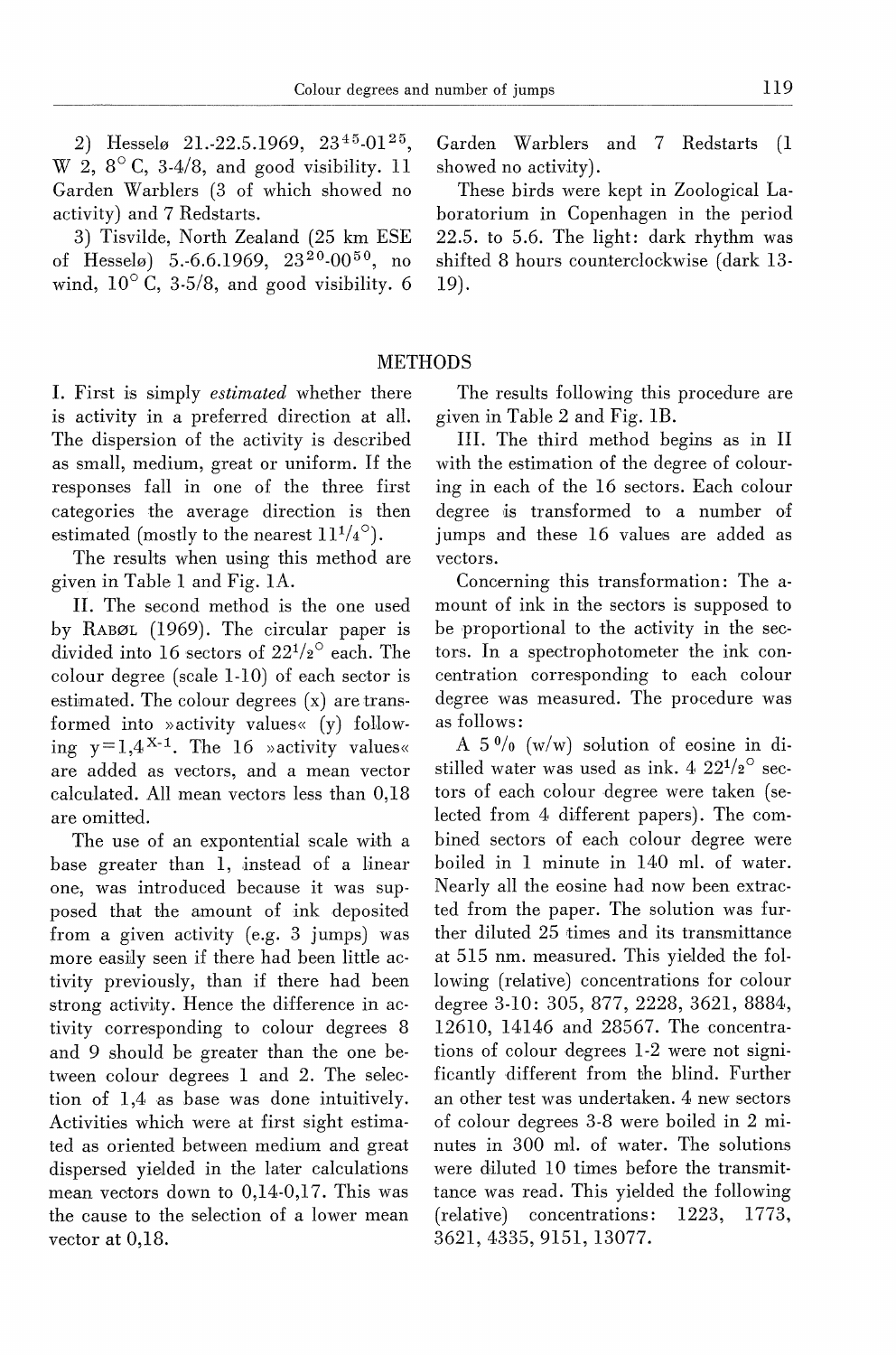The two series are given in Fig. 1. where the ordinate gives the log concentration. Both series are approximately straightlined. The relations between the colour degrees and the concentrations therefore seem to fit well exponential series with the bases 1,80 and 1,61 respectively. A base of 1,7 could be used as an appropriate mean proportional. The two straight lines cut the colour degree 1 in the concentrations 159 and 398, which yield an aver-

Table 1. Garden Warbler *(Sylvia borin)* G and Redstart *(Phoenicurus phoenicurus)* R, method I. Estimation of the preferred direction and dispersion of activity.

*Tabel I. Havesanger* (Sylvia borin) *G og Rødstjert* (Phoenicurus phoenicurus) *R, metode* I. *Skøn af gennenisnitlig aktivitetsretning og spredning i aktivitet (small, medium, great og uniform*  = *lille, middel, stor og ensartet spredning).* 

| Species,<br>no.<br>Art, nr.                          | Date<br>Dato<br>1969 | Direction<br>Retning                                                                     | Disper-<br>sion<br>Spred-<br>ning                      |
|------------------------------------------------------|----------------------|------------------------------------------------------------------------------------------|--------------------------------------------------------|
| G 593<br>G 575<br>G 578<br>G 577<br>G <sub>362</sub> | 20-21.5.             | $NW, 315^{\circ}$<br>ENE, $68^\circ$<br>(NW) NNW,<br>$332^\circ$<br>NNE-NE, $34^{\circ}$ | uniform<br>medium<br>$_{\rm medium}$<br>small<br>great |
| G 412<br>G 415<br>G 674<br>G 389                     | 21-22.5.             | NNW-N, 349°<br>$N, 0^{\circ}$<br>$N, 0^{\circ}$                                          | uniform<br>small<br>medium<br>small                    |
| G 403<br>G <sub>521</sub><br>G 415                   | 5-6.6.               | ENE, $68^\circ$<br>NNE-NE, 34°<br>NNE, $23^{\circ}$                                      | great<br>small<br>great                                |
| G <sub>508</sub><br>G <sub>505</sub><br>G 737        |                      | NNE-NE, 34°<br>$N, 0^{\circ}$                                                            | $_{\rm medium}$<br>small<br>uniform                    |
| G 389<br>R 589<br>R 595<br>R 613                     | 20-21.5.             | NNW, 338°<br>ENE, 68°<br>$NW, 315^{\circ}$<br>NW, 315°                                   | medium<br>great<br>$_{\rm medium}$<br>great            |
| R 390<br>R 698<br>R 688                              | 21-22.5.             | NNE, $23^{\circ}$                                                                        | uniform<br>small<br>uniform                            |
| R 690<br>R 421<br>R 486<br>R 525                     | $5-6.6$ .            | NNE, $23^{\circ}$<br>NNW-N, 349°<br>NE, 45°<br>NNW (N)<br>$353^\circ$                    | $_{\rm medium}$<br>small<br>small<br>small             |
| R 495<br>R 698<br>R.<br>491                          |                      | N-NNE, 11°                                                                               | uniform<br>uniform<br>$_{\rm small}$                   |

age concentration of *1 sector of colour degree 1* on approximately 70.

We now have to find the average amount of ink deposited per jump. I may refer to some experiments performed with Robin *(Erithacus rubecula)* at Røsnæs in October 1969.

Through a sma11 hole in the funnel just above the inkpad were counted 135 jumps of 7 Robins, 75 jumps of 4 Robins and 35 jumps of 1 Robin respectively. Between the measurements eosine solution and water were filled on to the pad in order to fit the extremes (amount and concentration)

Table 2. Garden Warbler and Redstart, method II. Mean vector and activity after RABØL (1969).

| Tabel 2. Havesanger og Rødstjert, metode II.      |  |  |  |  |
|---------------------------------------------------|--|--|--|--|
| Gennemsnitvektor og aktivitet efter RABØL (1969). |  |  |  |  |

| Species, no.<br>nr.                                                                                                                                                                                                                                                                                                                                                             | Date<br>Dato<br>1969                                                 | $\frac{M}{G}$ ean direction<br>Gennemsnitretning                                                                                                                                                                                                                                                                                                                                                 | Mean vector length<br>Gennemsnitlig<br>vektor-længde                                                                                                                                                                                |                                                                                                                                                                                                                          |
|---------------------------------------------------------------------------------------------------------------------------------------------------------------------------------------------------------------------------------------------------------------------------------------------------------------------------------------------------------------------------------|----------------------------------------------------------------------|--------------------------------------------------------------------------------------------------------------------------------------------------------------------------------------------------------------------------------------------------------------------------------------------------------------------------------------------------------------------------------------------------|-------------------------------------------------------------------------------------------------------------------------------------------------------------------------------------------------------------------------------------|--------------------------------------------------------------------------------------------------------------------------------------------------------------------------------------------------------------------------|
| G<br>593<br>G<br>575<br>G<br>578<br>Ġ<br>577<br>Ġ<br>362<br>G<br>412<br>G<br>415<br>Ġ<br>674<br>Ġ<br>389<br>Ġ<br>403<br>Ġ<br>521<br>Ġ<br>415<br>Ġ<br>508<br>Ġ<br>505<br>Ġ<br>737<br>Ġ<br>389<br>R<br>589<br>R<br>595<br>R<br>613<br>$\mathbb R$<br>390<br>$_{\rm R}$<br>698<br>R<br>688<br>$_{\rm R}$<br>690<br>$\mathbb R$<br>421<br>R<br>486<br>$_{\rm R}$<br>525<br>R<br>495 | 20 21.5.<br>21-22.5.<br>$5-6.6$ .<br>20-21.5.<br>21-22.5.<br>$5-6.6$ | $146^\circ$<br>$326^\circ$<br>$84^\circ$<br>$352^\circ$<br>$38^\circ$<br>49°<br>$0^{\circ}$<br>$8^\circ$<br>$349^\circ$<br>$45^{\circ}$<br>$31^\circ$<br>$21^\circ$<br>$35^{\circ}$<br>$355^\circ$<br>$325^\circ$<br>349°<br>$98^{\circ}$<br>$326^\circ$<br>$296^\circ$<br>$180^\circ$<br>$26^{\circ}$<br>$326^\circ$<br>$10^{\circ}$<br>$351^\circ$<br>$38^\circ$<br>$349^\circ$<br>$349^\circ$ | 0,13<br>0,11<br>0,15<br>0,25<br>0,23<br>0,06<br>0,08<br>0,22<br>0,36<br>0.04<br>0,51<br>0,19<br>0,27<br>0,48<br>0,08<br>0,08<br>0,21<br>$_{0,21}$<br>0,20<br>0,05<br>$_{0.33}$<br>$_{0,03}$<br>0,17<br>0,30<br>0,28<br>0,38<br>0,10 | 17,2<br>18,8<br>19,2<br>95,9<br>78,5<br>17,2<br>17,6<br>58,2<br>36,4<br>19,6<br>104,0<br>41,8<br>69,9<br>168,3<br>17,6<br>109,5<br>22,8<br>73,0<br>32,8<br>16,8<br>29,0<br>16,4<br>28,6<br>55,2<br>40,0<br>128,2<br>68,8 |
| R<br>698<br>491<br>R                                                                                                                                                                                                                                                                                                                                                            |                                                                      | $38^\circ$<br>$2^{\circ}$                                                                                                                                                                                                                                                                                                                                                                        | $_{0,16}$<br>$_{0,30}$                                                                                                                                                                                                              | 138,6<br>26,4                                                                                                                                                                                                            |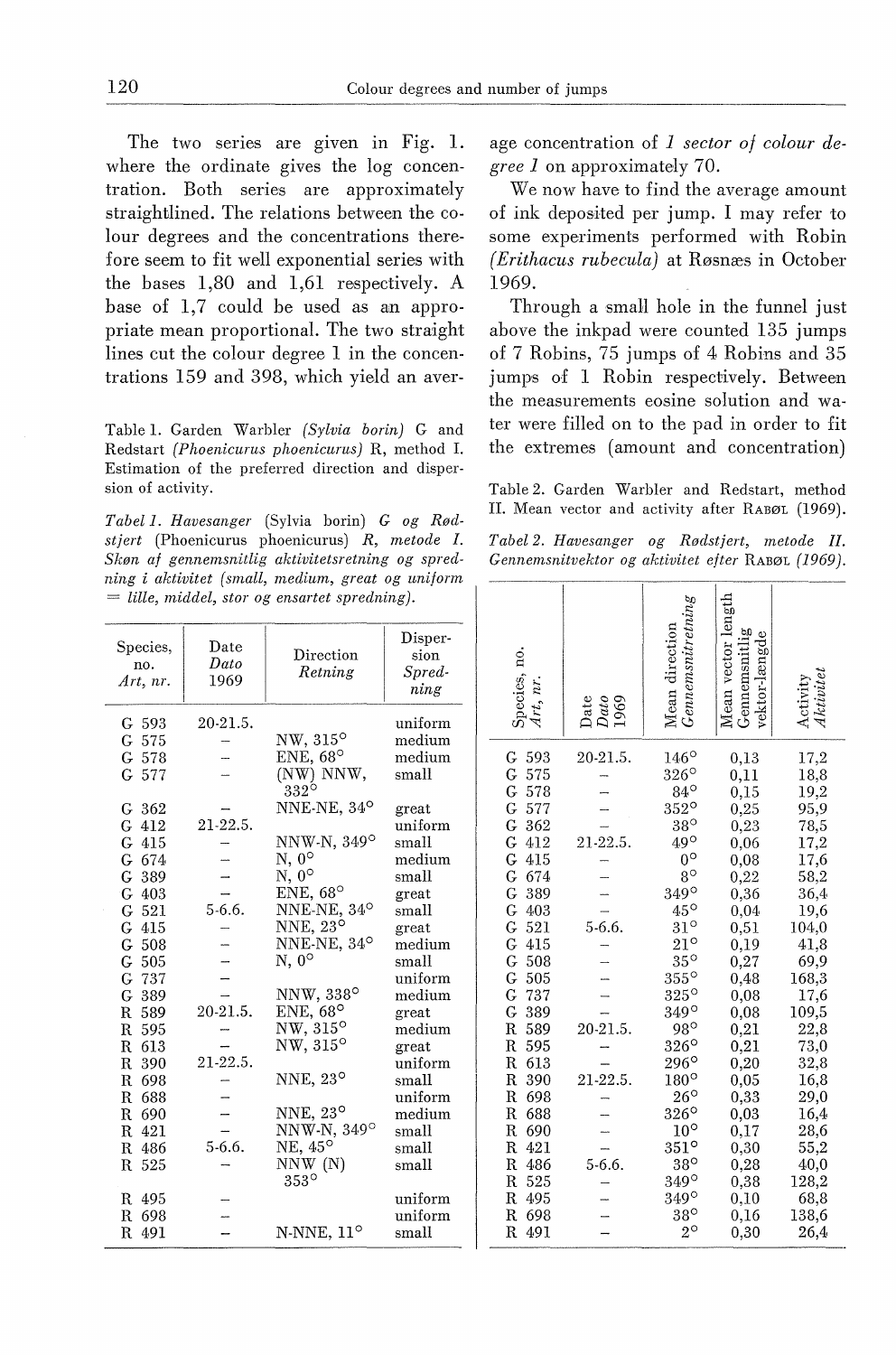used during the previous night experiments. Of course, the same amount and concentration were aimed in these experiments, but water and ink were filled on the same pads from experiment to experiment (the water evaporated and the ink was consumed). The amount of ink deposited per jump was measured as 49, 18 and 64 respectively (measured in the same unity as

Table 3. Garden Warbler and Redstart, method III.  $++$  and  $+$  denote P less than 0,01 and between 0,01 and 0,05 for  $z=1/2n r^2$ . (+) and  $\div$ denote P less than 0,05 and more than 0,05 for  $z=n\cdot r^2$ .

*Tabel 3. Havesanger og Rødstjert, metode III.*  + +, + *og ( +) viser tre sandsynlighedsniveauer af aftagende størrelse, hvor aktiviteten er konkluderet at være rettet i gennemsnitretningen. V ed*   $\div$  *er aktiviteten ikke signifikant forskellig fra en ensartet fordelt aktivitet.* 

the first of the previously mentioned series). The two greater values are very near to the amount of eosine in 1 sector of colour degree 1 (70). The number of jumps corresponding to a given colour degree is therefore approximately  $1, 7^{X-1}$  (where x denotes the colour degree). Corresponding to colour degrees 1-10 this yield the following jump numbers: 1, 2, 3, 5, 8, 14, 24, 41, 70, and 119.

Table 4. Comparison between the three different methods. + in the first column of each method indicates, that the demand of the columns heading is fulfilled. This is not the case for angles in parentheses.

*Tabel 4. Sammenligning mellem de tre metoder.*  + *betyder, at søjlerne overskrift er opfyldt. For vinkler vist i parentes er dette krav ikke opfyldt.* 

|                                                                    |                                            |                                    |                                                                                                                                                     |                                                    |                                                                                        |                                                          |                                        | Material in<br>Table 1        |                                                             | Material in<br>Table 2                            |                                                                    | Material in<br>Table 3                             |                                                                                           |
|--------------------------------------------------------------------|--------------------------------------------|------------------------------------|-----------------------------------------------------------------------------------------------------------------------------------------------------|----------------------------------------------------|----------------------------------------------------------------------------------------|----------------------------------------------------------|----------------------------------------|-------------------------------|-------------------------------------------------------------|---------------------------------------------------|--------------------------------------------------------------------|----------------------------------------------------|-------------------------------------------------------------------------------------------|
| no.<br>Species,<br>nr.<br>Art,                                     | Dato<br>1969<br>Date                       | Aktivitet<br>Activity              | Gennemsnitvektor<br>Mean Vector                                                                                                                     | N                                                  | $\sim$                                                                                 |                                                          | Species, no.                           | medium<br>Art. nr<br>$s$ mall | Direction<br>Retning                                        | mean vector<br>0,18<br>$\wedge$                   | Direction<br>Retning                                               | 0,05<br>$=$ n-r $\sp{2}$<br>V<br>ల<br>$\mathbf{a}$ | Direction<br>Retning                                                                      |
| G 593<br>575<br>G<br>G 578<br>G 577<br>362<br>G<br>412<br>G        | 20-21.5.<br>-<br>-<br>-<br>21-22.5.        | 19<br>23<br>23<br>285<br>203<br>19 | $146^{\circ}$<br>0,151<br>$326^{\circ}$<br>0,220<br>$82^{\circ}$<br>0,271<br>$352^\circ$<br>0,400<br>$41^{\circ}$<br>0.322<br>$41^{\circ}$<br>0,140 | 0,432<br>1,113<br>1,692<br>45,66<br>21,00<br>0,373 | ÷<br>$\div$<br>$\div$<br>$+$<br>$^{+}$<br>$+$<br>$\hspace{0.1mm} +\hspace{0.1mm}$<br>÷ | G<br>G<br>G<br>G<br>G<br>G                               | 593<br>575<br>578<br>577<br>362<br>412 | $\mathrm{+}$<br>$+$<br>$^{+}$ | $315^\circ$<br>$68^\circ$<br>332°<br>$(34^{\circ})$         | $^{+}$<br>$+$                                     | $(326^\circ$<br>$(84^{\circ})$<br>$352^\circ$<br>$38^\circ$        | ┿<br>$+$                                           | $(326^\circ)$<br>$(82^{\circ})$<br>$352^\circ$<br>$41^\circ$                              |
| 415<br>G<br>674<br>G<br>389<br>G<br>G<br>403                       | -<br><b>Service</b>                        | 20<br>97<br>65<br>34               | $0^{\circ}$<br>0,182<br>$8^{\circ}$<br>0,414<br>$349^\circ$<br>0,497<br>$45^{\circ}$<br>0.058                                                       | 0,664<br>16,60<br>16,07<br>0,114                   | ÷<br>$+$<br>$\, +$<br>$^{+}$<br>$^{+}$<br>÷                                            | G<br>G<br>G<br>G                                         | 415<br>674<br>389<br>403               | $^{+}$<br>$+$<br>$+$          | $349^\circ$<br>$0^{\circ}$<br>$0^{\circ}$                   | $^{+}$<br>$+$                                     | $(0^{\circ})$<br>$8^{\circ}$<br>349°                               | $+$<br>$+$                                         | $0^\circ_{8^\circ}$<br>349°                                                               |
| 521<br>G<br>415<br>G<br>508<br>G<br>505<br>G                       | 5-6.6.<br><u></u><br>-<br>-                | 386<br>75<br>174<br>798            | $32^{\circ}$<br>0,682<br>$22^{\circ}$<br>0,286<br>$36^\circ$<br>0,418<br>$355^\circ$<br>0,630                                                       | 179,8<br>6,113<br>30,39<br>316,6                   | $^{+}$<br>$+$<br>$\hspace{0.1mm} +\hspace{0.1mm}$<br>$^{+}$<br>$^{+}$<br>$+$<br>$+$    | G<br>G<br>G<br>G                                         | 521<br>415<br>508<br>505               | $+$<br>$+$<br>$+$             | $34^{\circ}$<br>$(23^{\circ})$<br>$34^\circ$<br>$0^{\circ}$ | $\hspace{0.1mm} +$<br>$+$<br>$^{+}$<br>$+$        | $31^\circ$<br>$21^{\circ}$<br>$35^{\circ}$<br>$355^\circ$          | $^{+}$<br>$+$<br>$^{+}$<br>$+$                     | $32^{\circ}$<br>$(22^{\circ})$<br>$36^\circ$<br>$355^\circ$                               |
| G<br>737<br>389<br>G<br>$\mathbf R$<br>589<br>R<br>595<br>R<br>613 | 20-21.5.                                   | 20<br>334<br>30<br>157<br>52       | $325^\circ$<br>0,169<br>$349^\circ$<br>0.128<br>$107^{\circ}$<br>0,333<br>323°<br>0,385<br>299°<br>0,285                                            | 0,573<br>5,507<br>3,327<br>23,25<br>4,218          | ÷<br>$(+)$<br>$(+)$<br>$++$<br>$(+)$                                                   | G<br>G<br>$\mathbb R$<br>$\mathbf R$<br>$\mathbb R$      | 737<br>389<br>589<br>595<br>613        | $+$<br>$+$                    | 338°<br>$(68^{\circ})$<br>$315^\circ$<br>$(315^{\circ})$    | $\hspace{0.1mm} +\hspace{0.1mm}$<br>$^{+}$<br>$+$ | $(349^{\circ})$<br>$98^\circ$<br>$326^\circ$<br>$296^\circ$        | $\pm$<br>$+$<br>$^{+}$<br>$+$                      | 349°<br>$97^\circ$<br>$323^\circ$<br>299°                                                 |
| R 390<br>R 698<br>R 688<br>R 690                                   | 21-22.5.<br>$\overline{\phantom{0}}$<br>-- | 18<br>46<br>17<br>43               | $180^\circ$<br>0,110<br>$28^{\circ}$<br>0,499<br>326°<br>0.059<br>$3^\circ$<br>0.212                                                                | 0,217<br>11,44<br>0,059<br>1,931                   | ÷<br>$+$<br>$\hspace{0.1mm} +\hspace{0.1mm}$<br>$\div$<br>$\div$                       | $\mathbf R$<br>$\mathbb R$<br>$\mathbb R$<br>$\mathbf R$ | 390<br>698<br>688<br>690               | $^{+}$<br>$^{+}$              | $23^{\circ}$<br>$23^{\circ}$                                | $^{+}$                                            | $26^{\circ}$<br>$(10^{\circ})$                                     | $+$                                                | $28^\circ$                                                                                |
| R 421<br>R 486<br>R 525<br>R 495<br>R 698                          | $\overline{\phantom{a}}$<br>$5 - 6.6$      | 122<br>73<br>481<br>158<br>497     | 350°<br>0,433<br>$38^\circ$<br>0,385<br>$349^\circ$<br>0.528<br>$349^\circ$<br>0,163<br>$37^\circ$<br>0,245                                         | 22,84<br>10,83<br>134,2<br>4,198<br>29,93          | $^{+}$<br>┿<br>$++$<br>$++$<br>$(+)$<br>┿<br>$^{+}$                                    | $\mathbf R$<br>R<br>R<br>$\mathbb R$<br>$\mathbb R$      | 421<br>486<br>525<br>495<br>698        | $^{+}$<br>$+$<br>$^{+}$       | 349°<br>$45^\circ$<br>$353^\circ$                           | ┿<br>$+$<br>$+$                                   | $351^\circ$<br>$38^\circ$<br>$349^\circ$<br>(349°)<br>$(38^\circ)$ | ┿<br>$+$<br>$+$<br>$+$<br>$^{+}$                   | $rac{(3^{\circ})}{350^{\circ}}$<br>$38^\circ$<br>$349^\circ$<br>$349^\circ$<br>$37^\circ$ |
| R 491                                                              |                                            | 39                                 | $3^{\circ}$<br>0.417                                                                                                                                | 6,775                                              | $+$                                                                                    |                                                          | R 491                                  | $+$                           | $11^{\circ}$                                                | $\hspace{0.1mm} +$                                | $2^{\circ}$                                                        | $+$                                                | $3^{\circ}$                                                                               |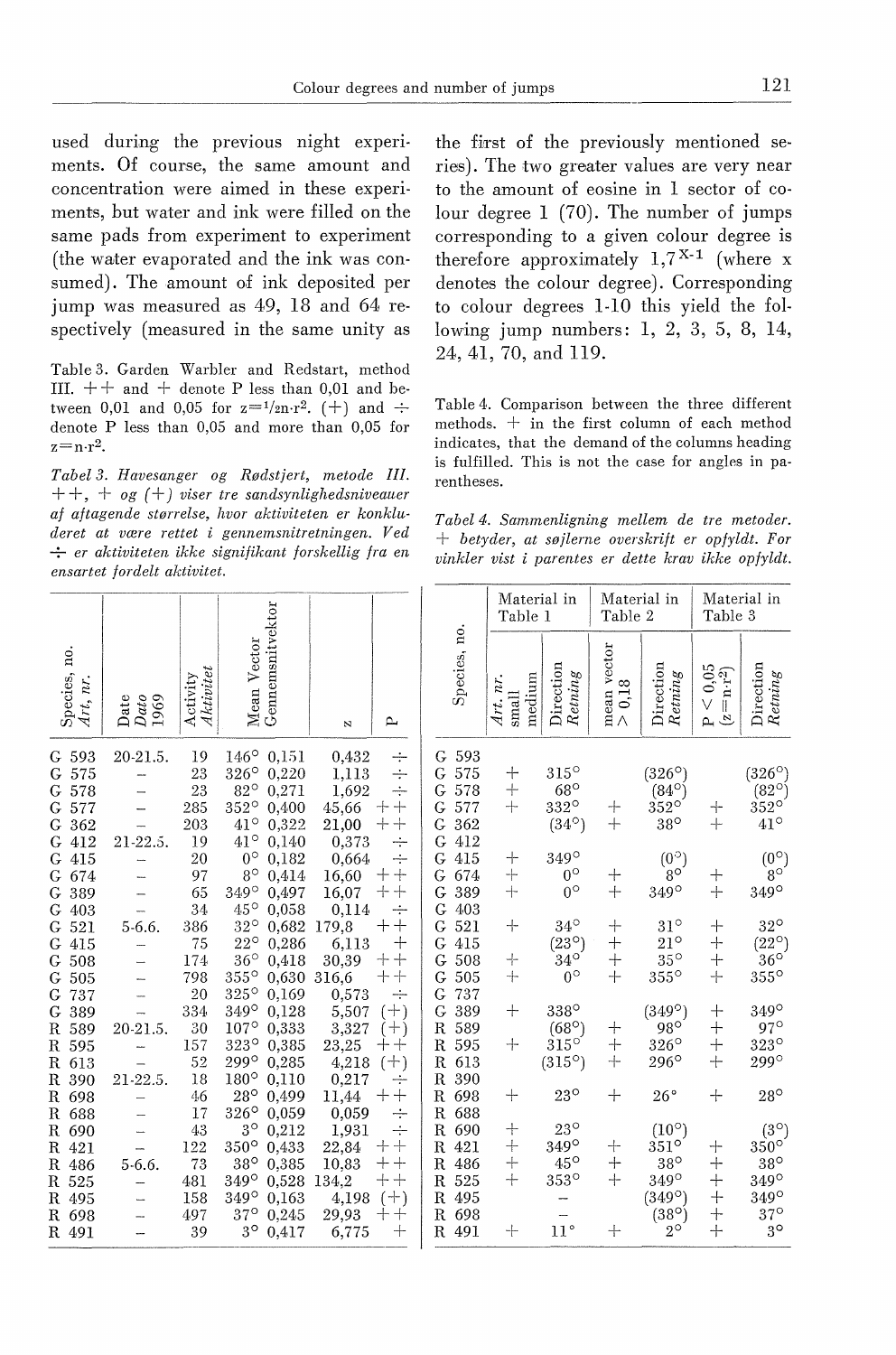

Of course many objections could be raised against this rough calculation:

1) The varying amount and concentration of eosine on the inkpad from experiment to experiment.

2) The use of Robin instead of Garden Warbler and Redstart. The two last species were however not available in October when the need of transformation from colour degree to jumps was appreciated. According to several observations the activity (and ink) patterns of the three species are however very identical.

3) A jump starts from the inkpad. Very often the activity between two jumps (in warblers and chats) consists of a fluttering behavior just beneath the wirescreen. The number of wingheats in a fluttering period very often exeeds 15 or 20, and the angle covered by the moving body could be as large as between 90° and 180°. This holds true for observations in daylight. The exact behavior during the nights in  $\Sigma$ ugunruhe« and under the starry sky is not yet known.

4) Unfortunately sectors in which there are no activity (ink) at all have been labelled as colour degree 1 (a reminiscence of method II). When the activity is small and several sectors are without any trace of ink, the lenght of the mean vector therefore

Fig. 1. The material in Table l, 2 and 3 (A, B and C). The polar coordinates of the three mean vectors are:  $4^{\circ}$  and 0,870,  $9^{\circ}$  and 0,813, and  $8^{\circ}$ and 0,833 respectively. In A (method I) black and white dots refer to estimated directions which the dispersion are designated small and medium respectively. In B (method II) black and white dots refer to mean vectors with lenghts at least 0,25 and between 0,18 and 0,24 respectively. In C (method III) black and black-white dots denote P less than 0,01 and between 0,01 and 0,05 respectively for  $z=1/m \cdot r^2$ , and white dots P less than  $0,05$  for  $z=n-r^2$ .

*Fig. 1. Materialet fra Tabel 1, 2 og 3 ( A, B og C). Hver plet står for et individs gennemsnitretning. Jo mere sort pletten er desto større statistisk forskellighed fra en ensartet aktivitet. De tre gennemsnitvektorer er: 4° og 0,870, 9° og 0,813, og 8° og 0,833.*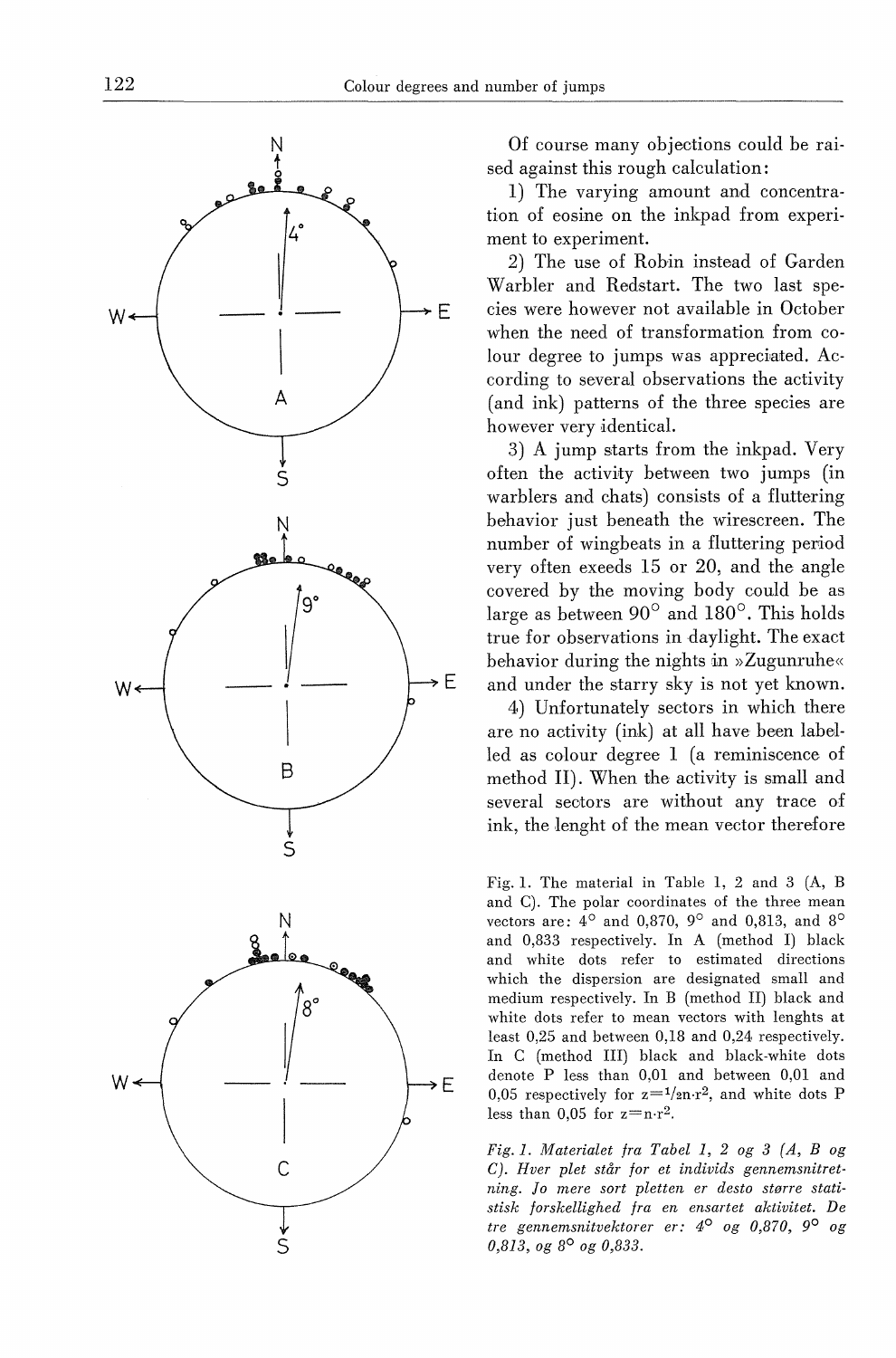becomes too small in the calculation,  $z =$  $n \cdot r^2$ . The increase in z due to a greater n is more than compensated for by the much lesser  $r^2$ .

We now have to estimate the ratio of independent activity. The ahove mentioned 35 jumps Robin is taken as an example:

During the experiment the sky was totally overcast. If celestial stimuli direct the activity there should he a uniform distrihuted activity under the overcast sky. If the jumps are directional independent of each other (HAMILTON 1966), the average angle hetween the directions of subsequent jumps should he 90°.

The inkpad was divided into 8 sectors of 45<sup>°</sup> and the directions of the feet were measured before the jumps. Out of a total of 35 jumps I could measure the directions of 20. The average angledifference hetween two following jumps was 78°. This is close to 90°. Therefore, in this experiment at least the half of the jumps might be considered as directional independent of each other. Several observations of hirds in the funnel confirm this ratio as appropriate at least in the daytime (see also BROWN and MEWALDT 1968). After a jump the hird does not simply rush back to the inkpad keeping the same hody orientation. It jumps more or less ohliquely down. It also often rotates on the inkpad hefore a new upward jump.

The activity of each individual is expressed in a mean vector following the cal-





Fig. 2. Recoveries an late May-July (presumahly on the hreeding grounds) of hirds handed as migrants at Hesselø. The hird in the 38° direction is a Garden Warhler, the other Redstarts.

*Fig. 2. Genfangster fra sidst* i *maj til juli incl. ( d. v. s. i yngletiden) af fugle ringmærket som trækgæster på Hesselø. Fuglen* i *38°-retningen er en Havesanger, de andre er Rødstjerte.* 

> Fig. 3. The relative concentrations of the two colour degree series mentioned in the text. The first serie is given with crosses, the second with dots (multiplied with 6/7 in order to yield the same concentration as serie 1). There scems to he a straightlined correspondence hetween the colour degree and the log concentration.

*Fig. 3. Forholdet mellem farvegrad I*l *0 og koncentrationen af blæk i logaritmisk skala. Der er vist to måleserier.*  Colour Degree Retlinetheden i log.skalaen viser en  $grad og k$ onc.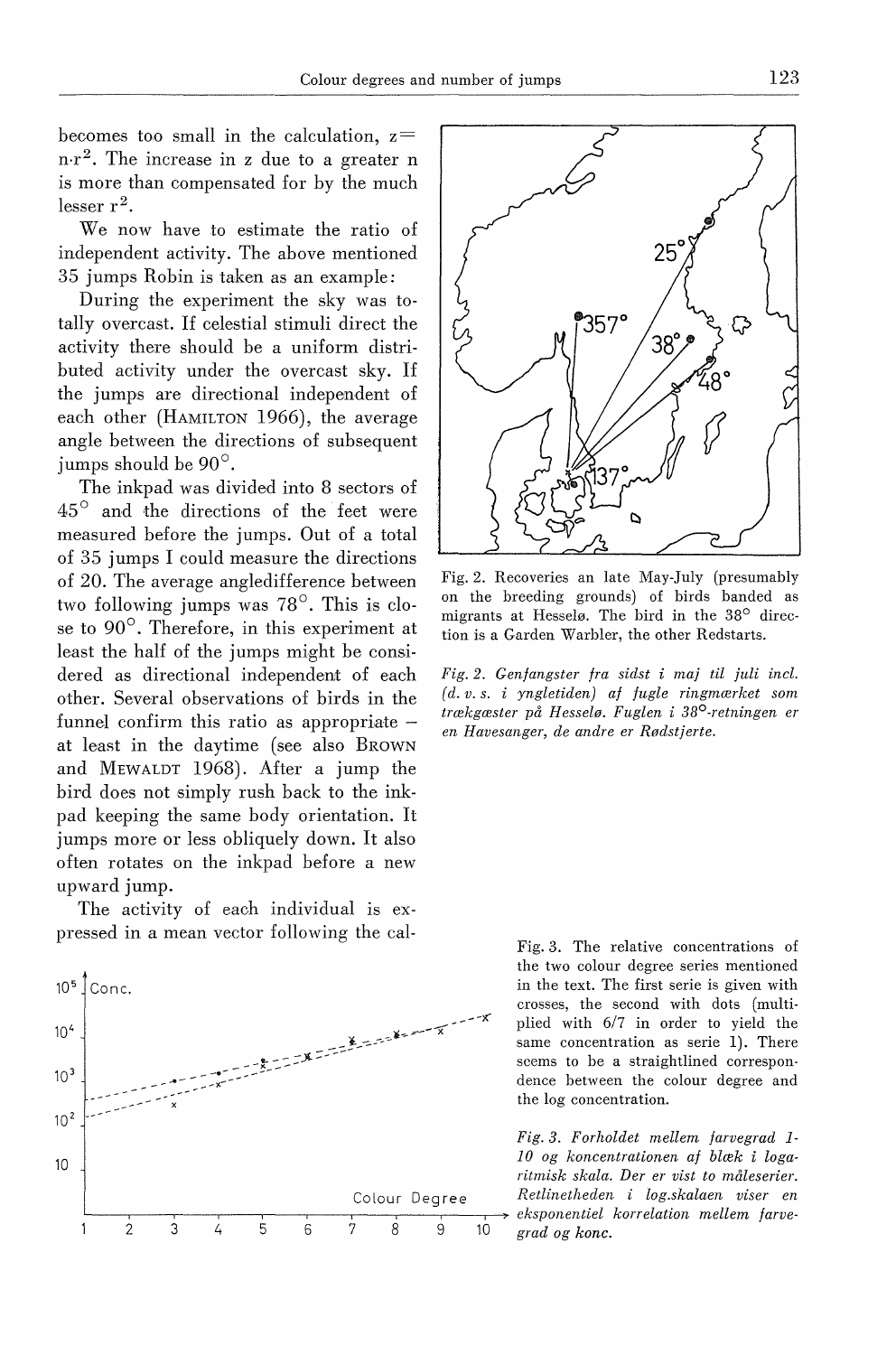culation mentioned of BATSCHELET (1965), p. 11. The individual mean vector is tested against a uniform distributed activity following the test  $z=n \cdot r^2$  mentioned in BAT-SCHELET (1965) Table 20.1, p. 28. The material is presented in Table 3 and in Fig.

In the Tables 1-3 the same material is presented treated in three different ways which are compared in Table 4.

The similarities are very pronounced. In Table 4 the claim of being sufficiently directed is fulfilled by 17, 16 and 19 hirds. 12 hirds are labelled sufficient according to all three methods (if there was no correlation between the methods the number should be 6,1). The differences in mean directions (Fig. 1) are not tested statistically (e.g. the two sample test mentioned by BATSCHELET (1965), p. 33), but are certainly insignificant. Especially estimations (method I) should however be omitted. The experiments are performed to test a model, and therefore estimations could be biased to fit the model too well  $-$  at least in the mind of other scientists. The use of appropriate statistics yields more reliable results.

Fig. 2 shows the recoveries of migrants banded at Hesselø. Only recoveries from IC. In the figure black and black-white dots denote P less than 0,01 and between 0.01 and 0.05 respectively for  $z=1/2n\text{ r}^2$ . and white dots P less than 0.05 for  $z=$  $n \cdot r^2$ .

#### DISCUSSION AND CONCLUSION

late May-July (the breeding season) are included. The polar coordinates for the vector addition of the 4 Norwegian-Swedish hirds are 27° and 0,945. The similarity between Fig. 1 and Fig. 2 is reasonably good and a strong indication that the activities of the birds in the funnels are oriented in their true (instantaneous) migration directions.

In the next year a species specific ratio of the independent activity will be estimated. The amount and concentration of ink will be hold strictly constant, and the species specific amount of ink deposited per jump determined. The number of jumps in each sector can then be determined exactly through photometri. This however involves considerable work and a short cut thorugh a more differentiated colour degree scale (15 or 20 units, including a zero group) will yields results which probably are insignificantly less reliable.

#### SUMMARY

A method is described in which the colour degrees are transformed to number of jumps.

The ratio of independent activity is estimated to about  $\frac{1}{2}$ .

The mean vector of each individual could now be calculated and tested against a uniform distributed circular activity.

On the same material this method is

compared with 1) the simple estimation of the average direction of an activity which is supposed to be different from a random distributed activity and 2) the method described by RABØL (1969) after which all mean vectors less than 0,18 are rejected. As Fig. 1 and Table 4 clearly show, the three methods yield very identically results.

# ACKNOWLEDGEMENTS

Naturfredningsrådet has supported the investigations at Hesselø in the spring of 1969. I especially want to thank dr. K.

PALUDAN from Naturfredningsrådet. Further, JAN DYCK for valuable discussions and for correcting the English.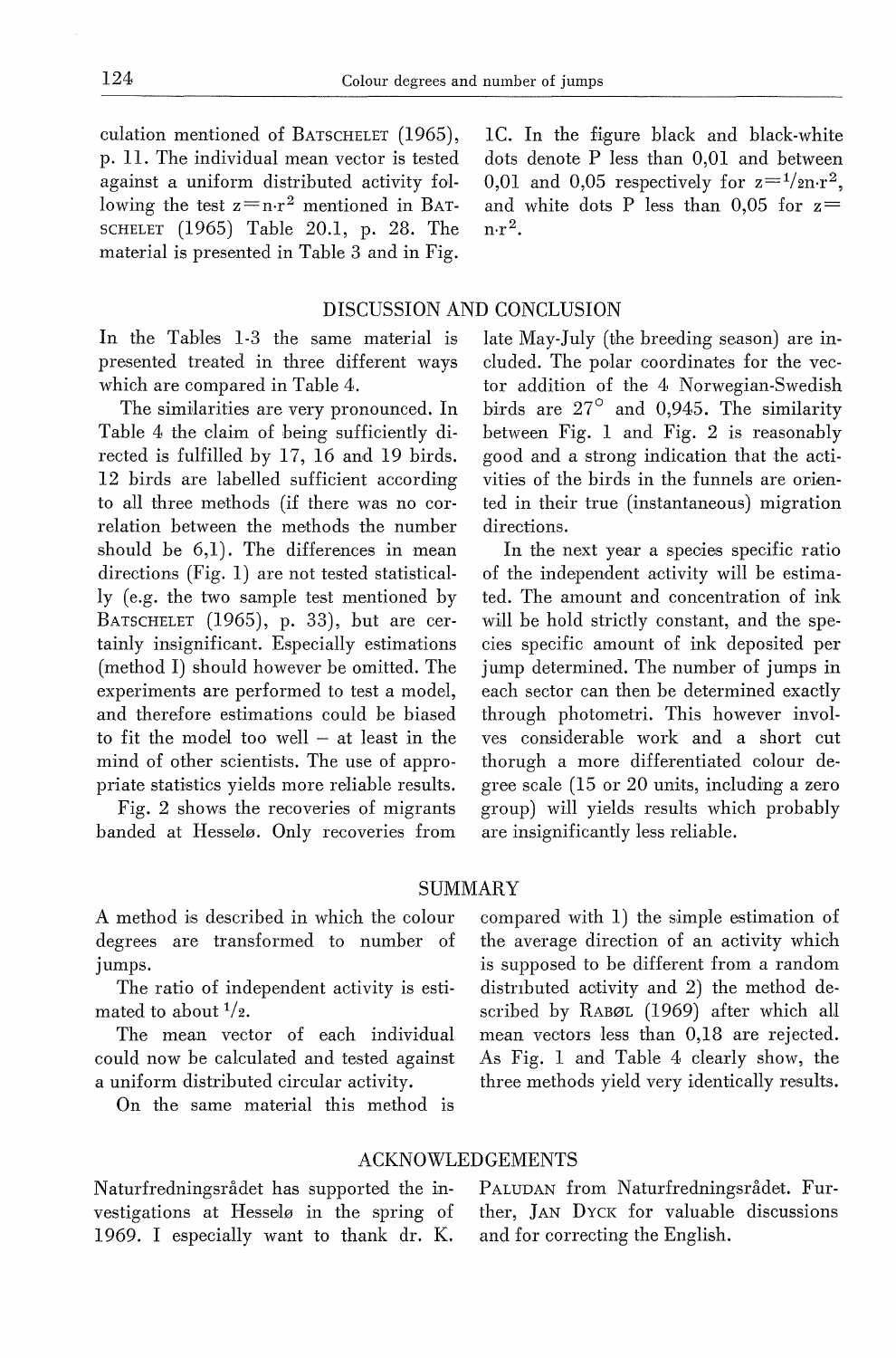## DANSK RESUME

#### *Forholdet mellem farvegrad og antallet af opspring* i *orienteringsforsøg med Emlens teknik.*

I 1969 omtalte jeg her i DOFT forsøg med geografisk forflytning af Havesanger fra Blåvand til Ottenby. Ved samme lejlighed præsenterede jeg en delvis selvkomponeret metodik med hensyn til udregning af den gennemsnitlige aktivitetsretning. Desuden kom jeg med et kriterium for, hvor meget spredningen i aktivitet måtte være, for at man kunne anse gennemsnitretningen for »god nok«.

Da flere (herfra landet) har været lidt skeptiske både med hensyn til metodens anvendelighed og med hensyn til, om der fremkom sikre ændringer i »trækretningerne« (Fig. 4-5 i RABØL 1969) efter forskydningen fra Blåvand til Ottenby, skal disse to punkter behandles her i det danske resume. Dette er iøvrigt noget forskelligt udformet fra selve artiklen, der ikke former sig som et »forsvar« for den tidligere anvendte metode, men koncentrerer sig om at beskrive en ny og bedre metodik.

#### 1) *Metoden:*

Både efter den ny og gamle metode indeltes papiret på tragtens inderside i 16 sektorer a  $22^{1/2}$ °, og for hver sektor blev bedømt en farvegrad, skala 1-10. I den *gamle metode* gik jeg ud fra, at antallet af opspring (y) svarende til en bestemt farvegrad steg eksponentielt som funktion af farvegraden (x) således:  $y=1,4$ X-1. Basen 1,4 var ret så intuitivt valgt, og det absolutte antal opspring svarende til hver farvegrad var *ikke*  kendt. Dette bevirkede, at jeg ikke kunne anvende statistik til at afgøre, om det enkelte individs aktivitet var signifikant forskellig fra en ensartet aktivitet. Jeg manglede den nødvendige enhed (1 opspring). Jeg kasserede blot enhver gennemsnitvektor, hvis skalare værdi var under 0,18 (i nogle tilfælde under 0,22).

Den *ny metode* går ud på følgende: Antallet af opspring i hver sektor anses for proportional med den i sektoren afsatte blækmængde. Dernæst måles hvor meget blæk et gennemsnitopspring afsatte, ligesom den gennemsnitlige blækmængde i sektorer bedømt til farvegraderne 1-10 måles (spectrophotometri). Antallet af opspring svarende til farvegraderne 1-10 blev herved fundet til at være: 1, 2, 3, 5, 8, H, 24, 41, 70 og 119  $(y=1,7X-1)$ . Det enkelte individs aktivitet kunne nu testes mod en ensartet fordeling, og hvis forskellen ikke var statistisk signifikant blev retningsvalget kasseret.

I Tabel 1-3 har jeg på det samme materiale anvendt 3 forskellige metoder til at skønne eller beregne den gennemsnitlige aktivitetsretning og afgøre om denne er »god nok« (d. v. s. at aktivitetsspredningen ikke er for stor). Den første metode er blot et *skøn* af både retning og spredning svarende til Fig. 6-7 i RABØL (1969). Den anden metode er den tidligere anvendte  $(y=1,4X-1)$ , og den tredie metode den nysudviklede omtalt ovenfor. På Fig. 1 og i Tabel 4, er de 3 metoder sammenlignede. Forskellen mellem dem er helt ubetydelig - især gælder dette metoderne 2 og 3, hvor samtlige 16 »gode« retningsvalg i 2 indgår i 3's 19 »gode«. Konklusionen heraf må være, at metode 2 (RABØL 1969) er en udmærket behandlingsmåde for et orienteringsmateriale, dog tilstræbes en videreuddeling af metode 3.

2) *Retningsforskellen Blåvand* - *Ottenby:* 

Forskellen mellem Blåvand efteråret 1968 og Ottenby 26.8.1968 blev undersøgt med et Fishertest, hvilket ikke var ganske korrekt, omend forsvarligt. Det mest relevante test turde være et cirkel-test nævnt i BATSCHELET (1965). Dette test giver en sandsynlighed for overensstemmelse mellem Ottenby 26.8. og Blåvand efterårene 1967 + 68 på blot mellem 0,02 og 0,025, hvorfor man kan konkludere en forskel. Nu var forflytningsretningen fra Blåvand til Ottenby (ØNØ-Ø) ikke den mest udslagsgivende for en kompenserende fugl, der trak SSØ ved Blåvand. I efteråret 1969 har jeg forflyttet fugle fra Hanstholm til Dueodde (ØSØ-SØ), og fra Skagen til Sydlangeland (S). Normaltrækretningerne i Hanstholm var (i forsøgsperioden) Ø og ved Skagen SØ. Efter forflytningerne trak Dueodde- og Langelandsfugle mest henholdsvis SV-NV og N-NØ, d. v. s. de kompenserede meget klart for forskydningerne (artikel i trykken i »Ornis Scandinavica«).

Af Fig. 1-2 fremgår iøvrigt, at aktiviteten i forsøgene ved Tisvilde og på Hesselø er rettet omtrentlig mod yngleområderne (højredrejningen er ikke signifikant men sikkert reel nok). Dette skaber jo en tillid til teknikkens anvendelighed i retning af at give meningsfulde resultater.

#### REFERENCES

- BATSCHELET, E., 1965: Statical methods for the analysis of problems in animal orientation and certain biological rhythms. - Washington, D.C., A.I.B.S. Monograph.
- BROWN, I. L. and L. R. MEWALDT, 1968: Behavior of Sparrows of the genus Zonotrichia, in orientation cages during the lunar cycle. - Z. Tierpsychol. *25:* 668-700.